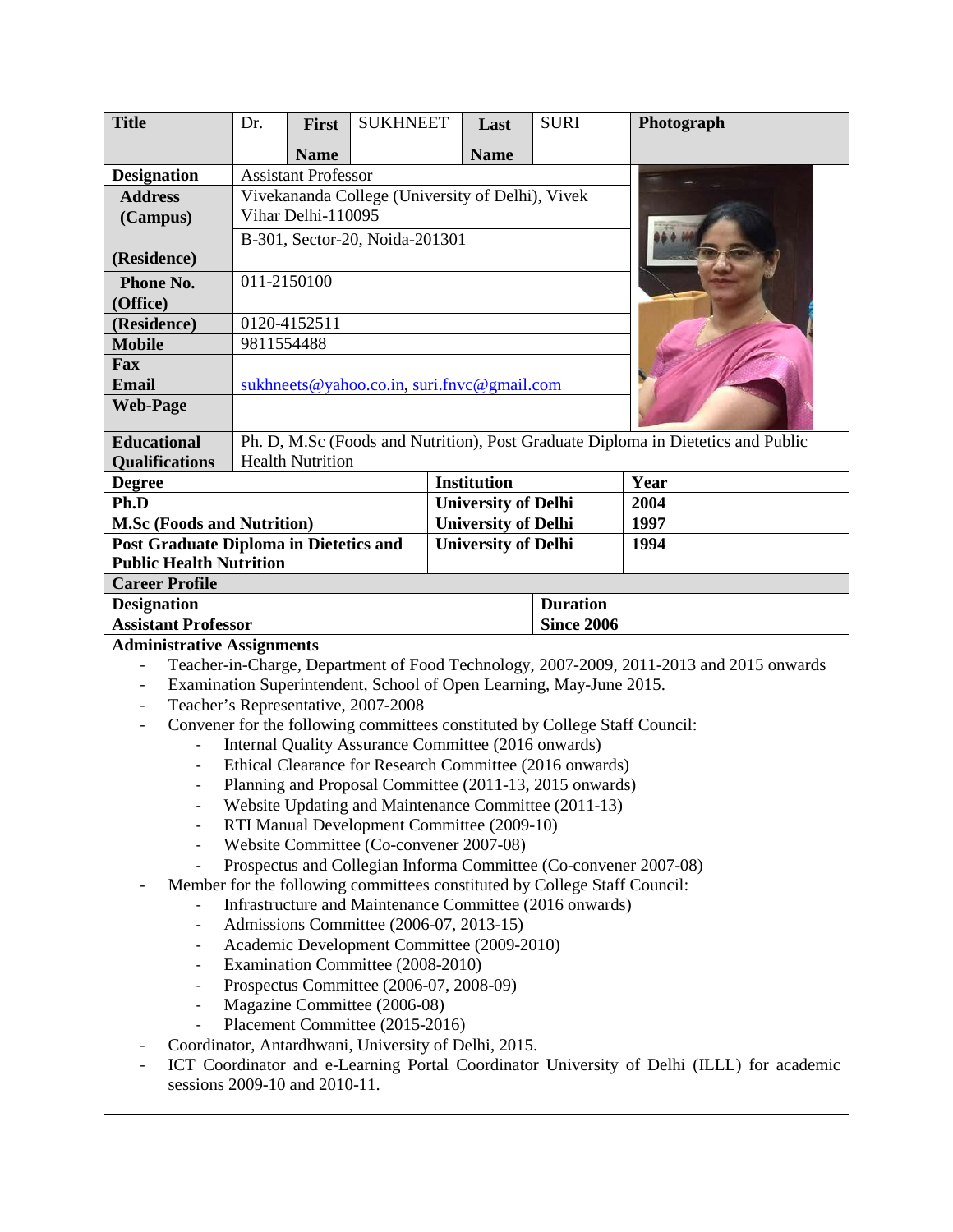### **Subjects Taught:**

Food Science, Food Technology, Nutrition and Health, Integrating Mind Body and Heart

#### **Areas of Interests:**

- **Clinical Nutrition**
- **Public Health Nutrition**
- **Food Science/Product Development**

### **Research Guidance:**

- Co-Supervisor for one Ph. D research work (w.e.f. 2015)
- Supervisor for three M.Sc DFSM Dissertations
- Supervisor for 24 (four per academic year) Research Projects for Post Graduate Diploma in Dietetics and Hospital Food Service (1997-2003)

# **Publications profile: JOURNALS**

### **Research Papers**

- 1. Suri. S, Passi S.J and Goyat J. Chia Seed (Salvia Hispanica L) a New Age Functional Food. International Journal of Advanced Technology in Engineering and Science. Vol 04(3), March 2016. ISSN 2348-7550.
- 2. Suri. S, Passi S.J and Manchanda S.C. Dietary Behaviours, Physical Activity Patterns and Body Mass Index of Adolescent Boys and Girls. International Journal of Innovative Research in Science and Engineering. Vol 02 (1), Jan. 2016. ISSN 2454-9665.
- 3. Suri. S, Passi S.J and Manchanda S.C. Effect of Prebiotic Guar Gum Supplementation among Dyslipidemic Patients with or without Hyperglycemia. International Journal of Advanced Technology in Engineering and Science. Vol. 3(11), Nov. 2015. ISSN 2348-7550.
- 4. Lata K and Suri S. Bone Mineral Density and Nutritional Status of Postmenopausal Women. Asian Journal of Home Science. Vol. 10(2), Dec. 2015. ISSN:0973-4732 (print) and ISSN: 0976-8351 (online).
- 5. Kaur. T, Suri S and Isser H.S. Effect of Canola Oil on Serum Lipids of Dislipidemic Patients. Journal of Preventive Cardiology. Vol.2 (3) Feb. 2013. ISSN 2249-4308
- 6. Passi S.J, Rekhi T, Suri. S et al. Popularization of Red Palm Oil in Food Uses. In: International Journal of Oil Palm. Vol. 1 (1&2), Dec.2000, pg. 45-50.
- 7. Passi S.J and Suri S. Consumption of Dietary Fibre Rich Foods a preventive strategy. In: Everyman's Science. Vol. 34 (2). 1999. 1SSN 0531-495X.
- 8. Red Palm Oil -- β-carotene Rich Cooking Medium. In: Sight and Life (Prevention and Eradication of Xeropthalmia) XIX International Vitamin A Consultative Group Meeting – Durban, South Africa, March 1999, Pg. 35-37.

*(Author/Co-author in 7 papers; acknowledgment in one paper).*

### **Review Papers**

- 1. Vegetarianism. In: Heart of the Matter. Vol.5 (1) Nov-Dec1998. ISSN 0971-9830
- 2. Eating Fried Foods the Healthy Way. In: Heart of the Matter Vol.2 (2) March-April 1997. ISSN 0971-9830
- 3. Sprouted Pulses Vegetarians Delight. In: Heart of the Matter Vol.2 (3) May-June 1997. ISSN 0971- 9830
- 4. Dietary Fibre and CHD Leading article. In: Heart of the Matter. Vol.1(2) Nov-Dec 1996. ISSN 0971-9830

*(Second author in all the four papers)*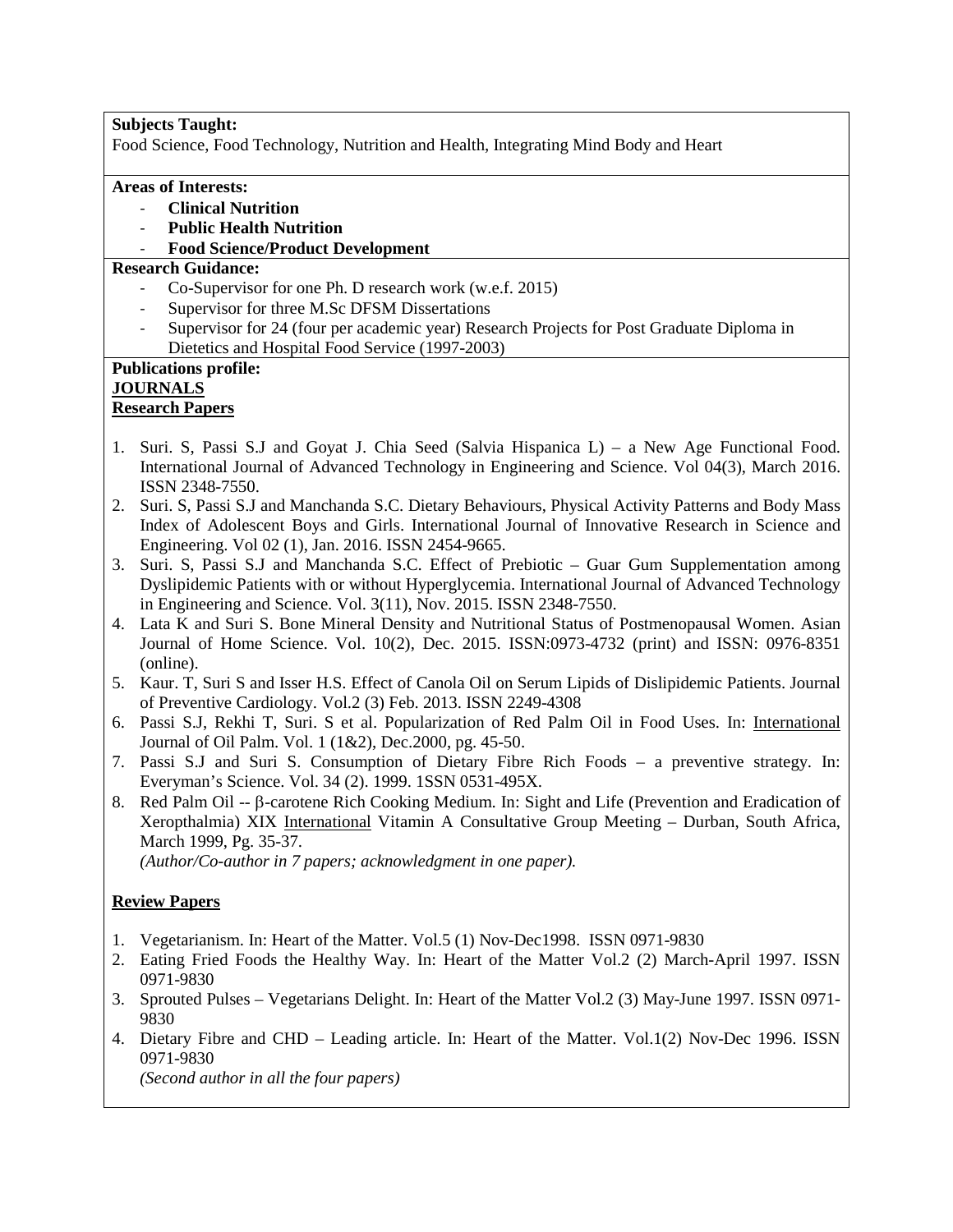### **BOOKS**

- 1. Suri S. Advances in Food and Nutrition. Vikas Publishers. 2016 (revised edition). ISBN: 9789325995970.
- 2. Suri S. Advances in Food and Nutrition. Vikas Publishers. 2015. ISBN: 9789325985759
- 3. Suri S and Malhotra A. "Food Science Nutrition and Safety". Pearson India Ltd. 2014 (available as print and Kindle form).
- 4. Reviewed a book "Food Chemistry", Sikkim Manipal University, Vikas Publishers, Feb 2013.
- 5. Authored Theory Manual for M.Sc Food Technology and Preservation Programme: MFP201-Food Processing, YashwantraoChavan Maharashtra Open University 2010, ISBN 978-81-259-4082-1.
- 6. Development of course content for Indira Gandhi National Open University Clinical and Therapeutic Nutrition Practical Manual, chapter no. 3,4,5,6,7,8; Sept. 2006.
- 7. Content modifier for the course Therapeutic and Clinical Nutrition Theory Indira Gandhi National Open University; Aug. 2006.
- 8. Thematic Essays: Eating Fried Foods The Healthy Way Dietary Fibre and CHD.
- In: Khosla I. The Cholesterol Facts. Ist ed. Jain P. Life Publications India, 1997. ISBN 81-900851-0-
- 9. Contributions acknowledged in the book: Food Science- Experiments and Applications. Sethi Mohini and Rao Eram. 2nd ed. CBS Publishers and Distributors. 2011. ISBN 978-81-239-1693-4.
- 10. Contributions acknowledged in the book: Red Palm Oil A Nutrient Rich Cooking Medium. Passi SJ, Rekhi T, Pal R. Ist ed Phoneix Pub. 1998. ISBN 81-7484-023-0.

## **E-STUDY MATERIAL**

Student/ Teacher Resource, Question Bank and Web Resources – Food Science Nutrition and Safety (2014)

[http://wps.pearsoned.co.in/suri\\_fsns\\_1](http://wps.pearsoned.co.in/suri_fsns_1)

**[http://pearsoned.co.in/web/books/9788131771105\\_Food-Science-Nutrition-and-Safety\\_Sukhneet-](http://pearsoned.co.in/web/books/9788131771105_Food-Science-Nutrition-and-Safety_Sukhneet-Suri.aspx)[Suri.aspx](http://pearsoned.co.in/web/books/9788131771105_Food-Science-Nutrition-and-Safety_Sukhneet-Suri.aspx)**

### **PROCEEDINGS**

- 1. Suri. S, Passi S.J and Goyat J. Chia Seed (Salvia Hispanica L) a New Age Functional Food, Proceedings of the 4<sup>th</sup> ICRISEM, March 2016. ISBN 978-81-93207468.
- 2. Suri. S, Passi S.J and Manchanda S.C. Dietary Behaviours, Physical Activity Patterns and Body Mass Index of Adolescent Boys and Girls. Proceedings of 3<sup>rd</sup> ICSTM Jan. 2016. ISBN 978-81-932074-0-6.
- 3. Suri. S, Passi S.J and Manchanda S.C. Effect of Prebiotic Guar Gum Supplementation among Dyslipidemic Patients with or without Hyperglycemia. Proceedings of ICRISEM Nov. 2015. ISBN 978-81-931039-9-9.
- **4.** Passi SJ, Suri S and Manchanda SC. Educational Interventions for Modifying the Lipid Levels of School Going Adolescents. Proceedings of the Nutrition Society of Australia, 2004, Volume 28 in Conjunction with the Nutrition Society of New Zealand and IUNS& APCNS. Asia Pacific Journal of Clinical Nutrition. 2004:13, supplement:S105, ISSN 0964-7058
- **5.** Seth S, Suri S, Manchanda SC and Passi SJ. Effect of Guar-Gum Supplementation on lipid Profile and Blood Glucose in Indians. Scientific Proceedings, Cardiology Society of India. 51<sup>st</sup> Annual Conference and Interventional Cardiology Forum Meeting, India. Dec. 1999 (Abstract).

#### **Conference organization/Presentations (in the last three years): Paper Presentations:**

**Suri S**, Nutrigenomics – an emerging issue, Continuing Education Programme, Defense Institute of Physiology and Applied Sciences, Nov.2014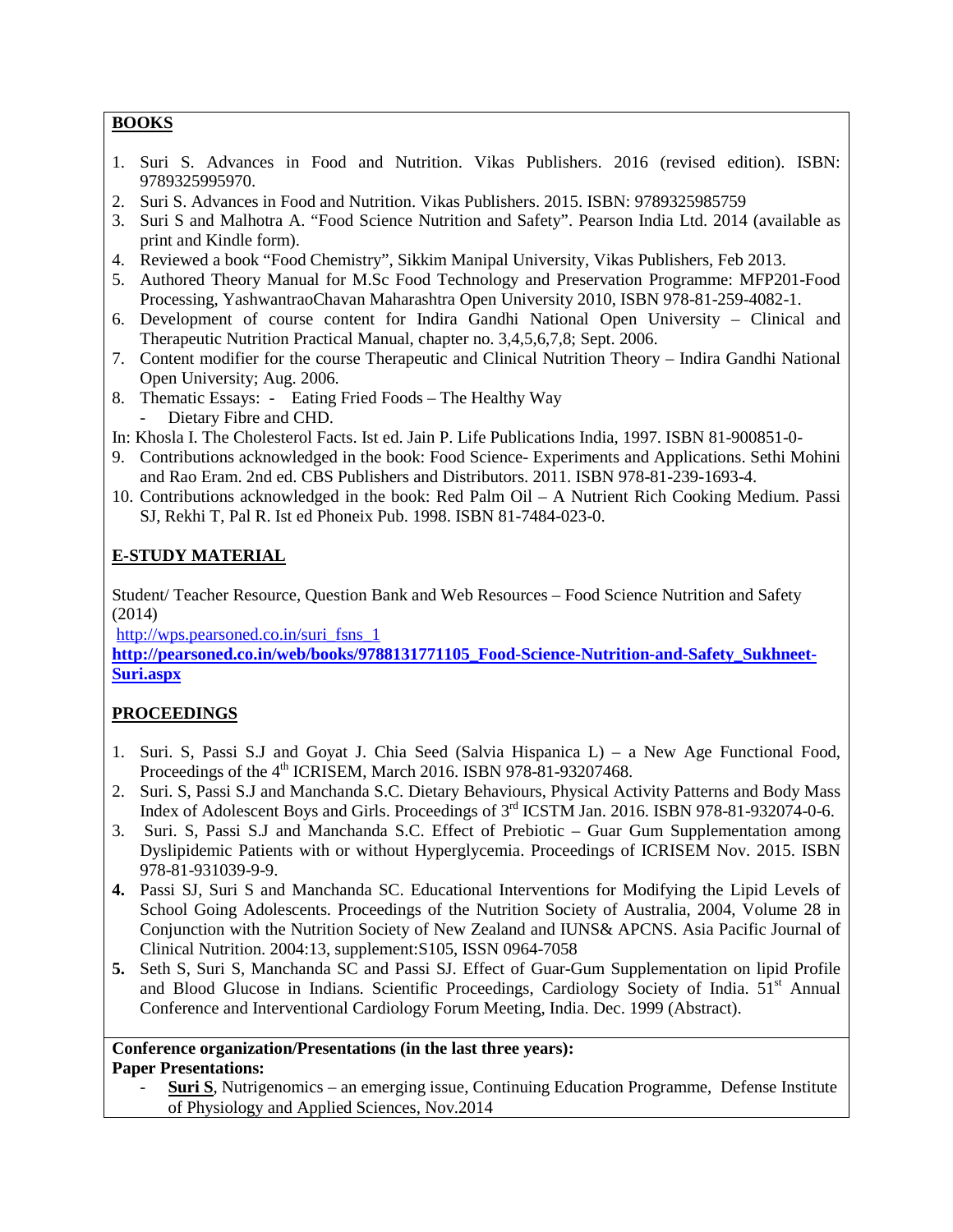- **Suri S**, Passi SJ and Manchanda S. C. Effect of Prebiotic Guar Gum Supplementation among Dyslipidemic Patients with or without Hyperglycemia, ICRISEM, Nov. 2015.
- **Suri S**, Passi SJ and Manchanda S. C. Dietary Behaviours, Physical Activity Patterns and Body Mass Index of Adolescent Boys and Girls, 3<sup>rd</sup> ICSTM, Jan. 2016.
- **Suri S,** Passi SJ and Goyat J. Chia Seed (Salvia Hispanica L) a New Age Functional Food,  $4<sup>th</sup>$ ICRISEM, March 2016.

### **Conferences Organized**

- Member Organizing Committee (Scientific Committee),  $47<sup>th</sup>$  Annual National Conference of the Indian Dietetic Association, Dec. 2014.
- National Advisory Board Member, *International* Conference on Emerging Trends in Engineering and Management Research, 23rd March 2016 (Nashik)
- National Advisory Board Member, 3<sup>rd</sup> International Conference on Recent Trends in Engineering Science and Management,  $10^{th}$  April 2016 (Rajasthan)
- National Advisory Board Member, International Conference on Recent Research and Development in Science Engineering and Management, 29<sup>th</sup> May 2016.

### **Seminars and Workshops Organized**

- Convener, Seminar "Chocolates and Confectionery Newer Perspectives", Vivekananda College and AFST(I)-Delhi Chapter,  $11<sup>th</sup>$  April 2016.
- Convener, Workshop "Microenterprise on Chocolates and Nutribar a learning experience", Vivekananda College and AFST(I)-Delhi Chapter, 11<sup>th</sup> and 12<sup>th</sup> April 2016.
- Member Organizing Committee (for AFSTI) for celebrations of National Dietetics Day, organized by IDA and AFSTI-Delhi Chapter at, Vishwavidyalaya Metro Station, Delhi on 10<sup>th</sup> Jan. 2016.
- Member Organizing Committee, National Seminar, Social Protection and Agriculture Role of cooperatives and Food Processing Industries, AFSTI-Delhi Chapter, 16<sup>th</sup> Oct. 2015 at NCUI, Delhi.
- Convener for a one day Seminar Quality of Fat- Future Strategies and Interventions for Improvement at Vivekananda College, July 2013.
- Convener for a Workshop "Quality of Fat-Strategies and Interventions for College Canteens" at Vivekananda College,  $23<sup>rd</sup>$  March 2013.

### **Research Projects (Major Grants/Research Collaboration)**

### **Research Projects:**

- Project Investigator, Innovation Research Project "Assessing and Improving the Quality of Fat Used in College Canteens" funded by University of Delhi (May 2012 to July 2013)
- Co-Investigator, Improvements in Mid- Day Meal Scheme, Delhi State. Funded by Ministry of Human Resource and Development (June 2013).

**Research Collaborations** with Safdarjung Hospital and Sitaram Bhartia Institute for the M.Sc Dissertation work of students. Collaborated with FICCI-FRAC for partial analysis of food/fat samples under the Innovation project (VC-101) and capacity building of students as well as staff members of the Food Technology Department.

### **Awards and Distinctions:**

**AWARD:** Meritorious Teachers Award, Government of NCT of Delhi, Directorate of Higher Education, Delhi, April, 2015.

### **Best Paper Award:**

- Research Paper "Dietary Behaviours, Physical Activity Patterns and Body Mass Index of Adolescent Boys and Girls", International Conference on Science Technology and Management (2016)
- Review Paper "Diet and Lifestyle Management of Degenerative Diseases With Special